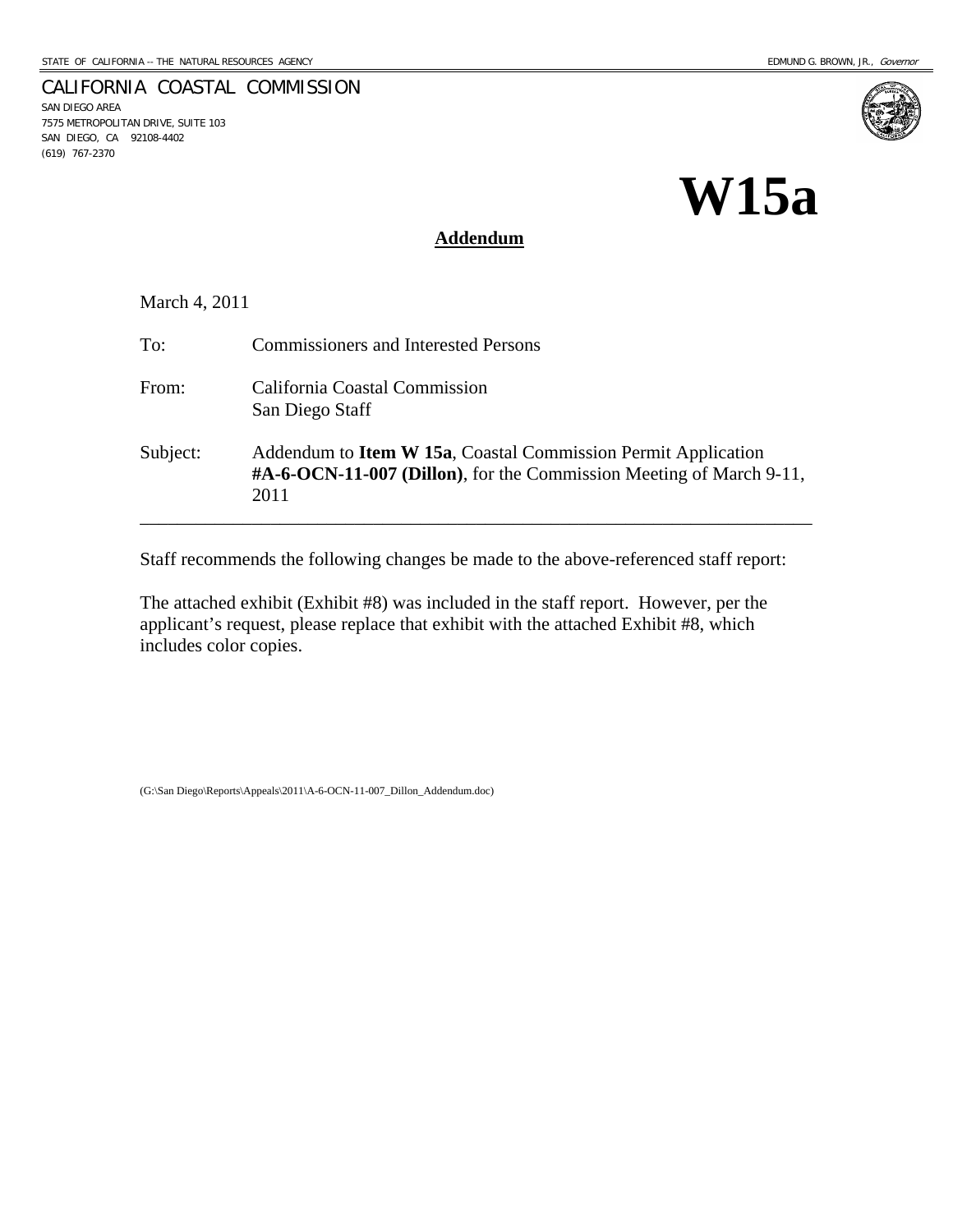#### CALIFORNIA COASTAL COMMISSION

SAN DIEGO AREA 7575 METROPOLITAN DRIVE, SUITE 103 SAN DIEGO, CA 92108-4421 (619) 767-2370

l

 $\overline{a}$ 

**W15a** <sup>49th Day: March 17, 2<br>Staff: T. Ross-SD<br>Staff Report: February 17</sup> Filed: January 27, 2011 March 17, 2011 February 17, 2011 Hearing Date: March 9-11, 2011

#### STAFF REPORT AND RECOMMENDATION ON APPEAL

LOCAL GOVERNMENT: City of Oceanside

DECISION: Approved with Conditions

APPEAL NO.: A-6-OCN-11-007

APPLICANT: Kim Dillon

PROJECT DESCRIPTION: Construction of a 232 sq. ft. elevated open deck addition on the western side of an existing home on a 3,750 sq. ft. ocean fronting lot.

PROJECT LOCATION: 1011 South Pacific St, Oceanside, San Diego County. APN #152-076-04

APPELLANTS: Jim and Nancy Bailey

#### SUMMARY OF STAFF RECOMMENDATION:

The staff recommends that the Commission, after public hearing, determine that no substantial issue exists with respect to the grounds on which the appeal has been filed. The appellants raise several issues, with the most pertinent being that the development is inconsistent with zoning policy pertaining to rear yard setbacks, resulting in a development beyond the western "stringline" boundary that obstructs the views from adjoining properties. The project is located on the western side of Pacific Street, and the general area has open views of the ocean as well as intermittent opportunities to view Oceanside Pier (ref. Exhibit #4).

Based on review of the City's file and information provided by the appellants and applicants, staff has concluded that the development, as approved by the City, is consistent with all applicable LCP provisions as it is in character with the overall surrounding community and will not result in any significant adverse impacts to views from adjoining properties. $<sup>1</sup>$ </sup>



 $1$  The applicant also submitted two letters from her attorney requesting that the Commission dismiss this appeal under the Commission's regulations (Section 13111(d)) due to the appellants' failure to send the Notice of Appeal to the applicant and other interested parties. Commission staff provided the Notice of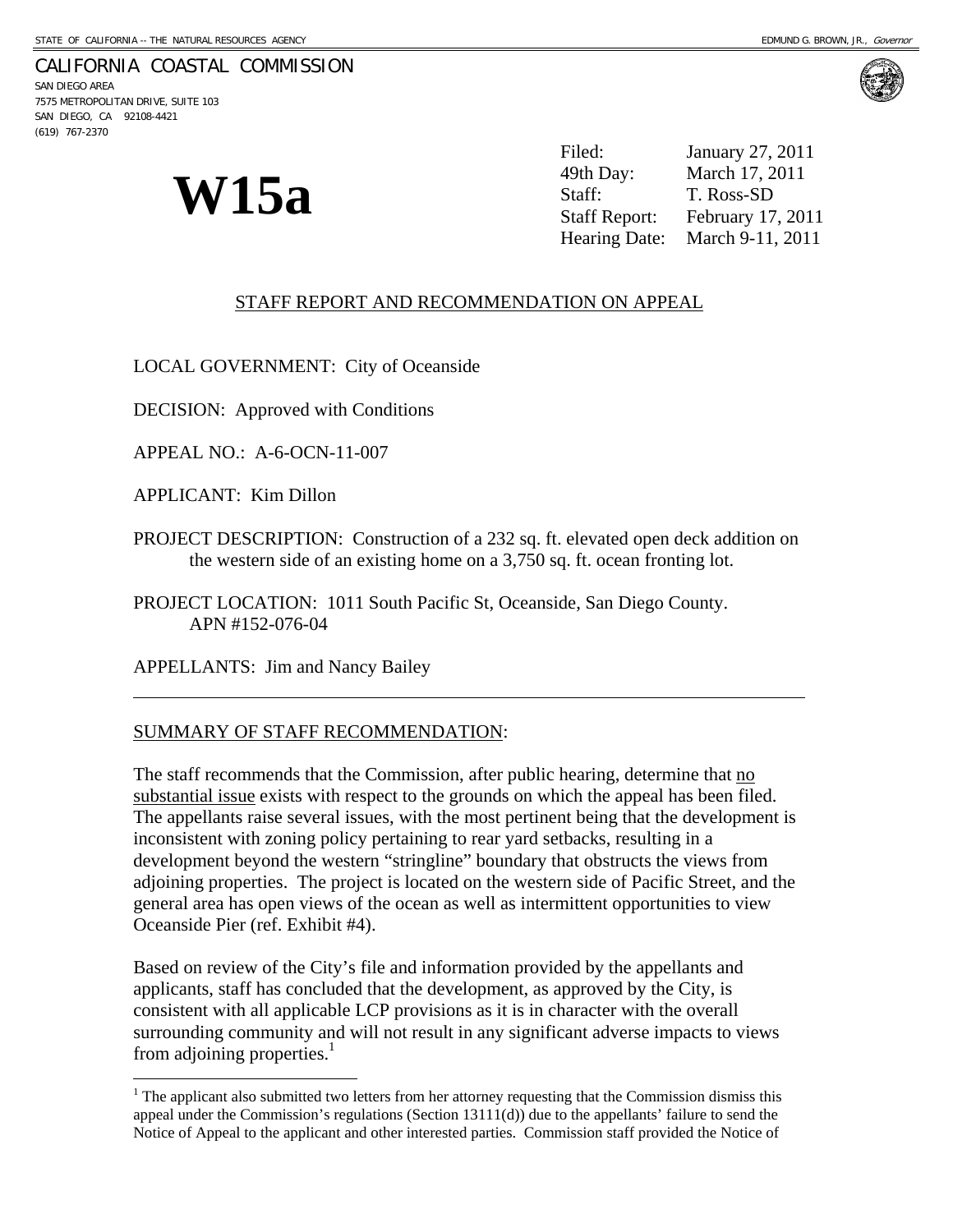## Staff Notes:

 $\overline{a}$ 

l

The City of Oceanside's LCP was certified by the Commission in 1986 and the City has been issuing coastal development permits for development in the City's Coastal Zone since that time. Recently, through a joint review process between the City of Oceanside staff and Commission staff, it became apparent that some time between 1991 and 1992 the City of Oceanside significantly updated/replaced its zoning ordinance without benefit of review and/or approval by the Coastal Commission. This oversight was realized in 2007, and directly following, the City began using the previously approved, and *Commission certified* version of its zoning document, dating back to 1986, to review developments within the coastal zone. Among other things, the two versions contain significantly different provisions regarding height restrictions and development beyond the western "stringline" boundary; with the 1992 version being more restrictive. Consequently, the City has observed a significant influx in coastal development permit applications along the shoreline to take advantage of the less restrictive provisions. This has further resulted in strong public interest/concern.

SUBSTANTIVE FILE DOCUMENTS: Certified City of Oceanside Local Coastal Program; Appeal Form submitted by Jim and Nancy Bailey; Staff Report to the City of Oceanside Community Development Commission dated September 13, 2010; Staff Report to the City Council dated January 5, 2011, Previous Coastal Commission reviewed City approved developments; CDP 3's 6-OCN-99-107 and 6-OCN-09-198.

I. Appellants Contend That: The project, as approved by the City, is inconsistent with the certified LCP with respect to protection of views from adjoining properties to and along the shoreline. In addition, the appellants contend that the City failed to adequately implement its certified LCP in that 1) The City doesn't current hold a certified ordinance; 2) the City failed to make the findings required to approve development beyond the stringline; 3) the City failed to correctly identify and locate the stringline consistently over time; 4) That the City allowed the submission of an inappropriate letter of support written by the applicants; 5) and additional concerns regarding previous development onsite; but not a component of this development approval.

Appeal to the applicant, however, and the intent of Section 13111(d) is to ensure that the applicant and interested parties are advised of the pendency of the appeal. They have been so advised in this case. Section 13111(d) allows the Commission to exercise its discretion to dismiss an appeal if there has been an "[u]nwarranted failure to perform" the required notification. Here, Commission staff advised the applicant of the pendency of the appeal, so there was no need for the appellants to send the applicant an additional Notice of Appeal. Their failure to do so is therefore not "unwarranted." In addition, the applicants attorney also provided the applicant and all known parties the Notice of Appeal. Staff therefore does not recommend that the Commission exercise its discretion to dismiss the appeal on this procedural ground.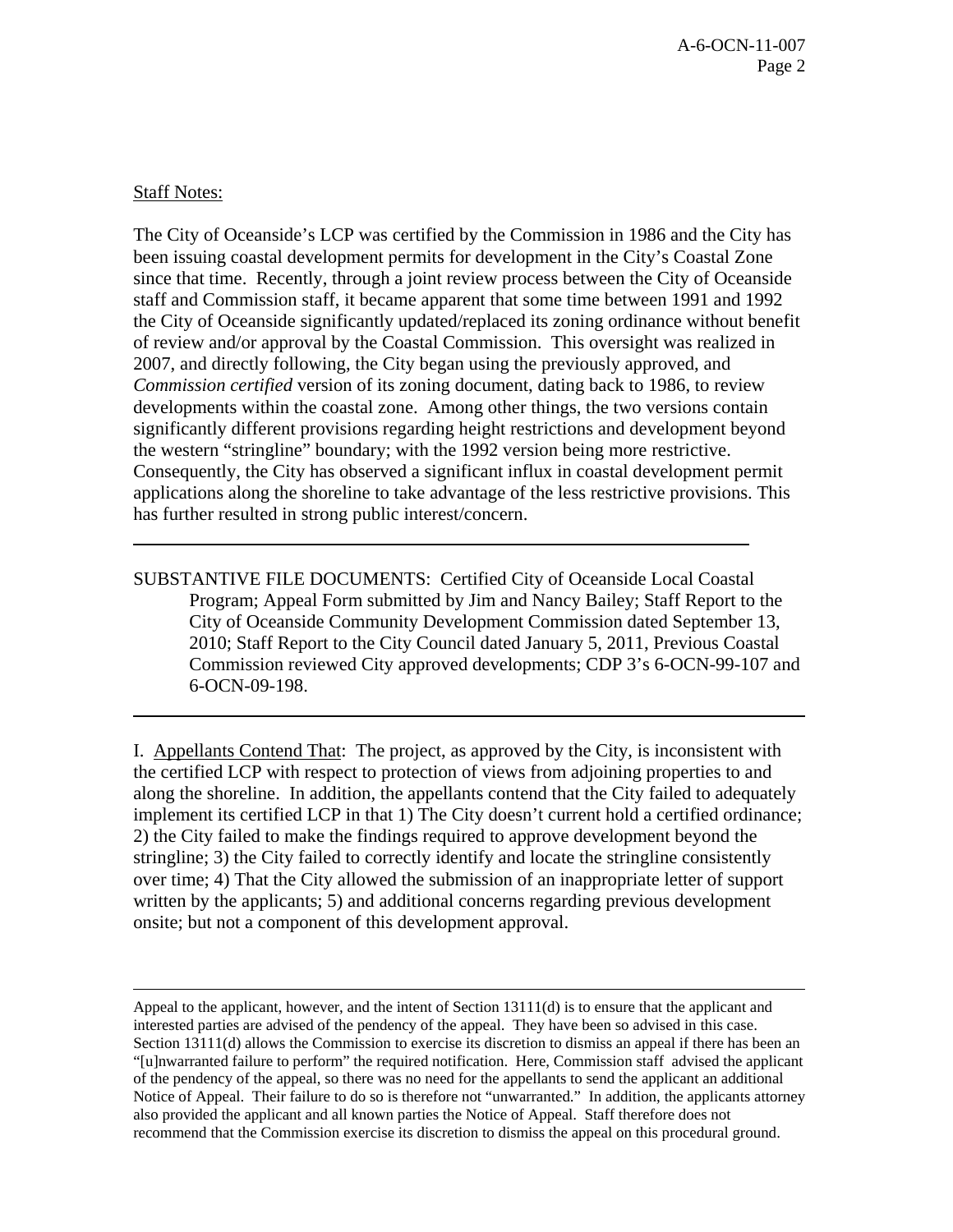II. Local Government Action.

 $\overline{a}$ 

The Planning Commission approved the project by a 6-0 vote on September 13, 2010. The project was then appealed to the City Council on October 7, 2010, by the current appellants. The City Council upheld the Commission's action by approving the proposed development, with conditions, by a 4-1 vote. Specific conditions were attached which, among other things, require the applicant to complete the proposed deck as approved by the City and than any deviation from the approved building plans shall not occur without Planning Division review/approval.

# III. Appeal Procedures/Substantial Issue Analysis.

After certification of a Local Coastal Program (LCP), the Coastal Act provides for limited appeals to the Coastal Commission of certain local government actions on coastal development permits.

Section 30604(b)(1) of the Coastal Act states:

*The grounds for an appeal pursuant to subdivision (a) shall be limited to an allegation that the development does not conform to the standards set forth in the certified local coastal program or the public access policies set forth in this division.* 

Coastal Act Section 30625(b) states that the Commission shall hear an appeal unless it determines:

*With respect to appeals to the commission after certification of a local coastal program, that no substantial issue exists with respect to the grounds on which an appeal has been filed pursuant to Section 30603.* 

If the staff recommends "substantial issue" and no Commissioner objects, the Commission will proceed directly to the de novo portion of the hearing on the merits of the project then, or at a later date. If the staff recommends "no substantial issue" or the Commission decides to hear arguments and vote on the substantial issue question, proponents and opponents will have 3 minutes per side to address whether the appeal raises a substantial issue. It takes a majority of Commissioners present to find that no substantial issue is raised. If substantial issue is found, the Commission will proceed to a full public hearing on the merits of the project then, or at a later date. If the Commission conducts the de novo portion of the hearing on the permit application, the applicable test for the Commission to consider is whether the proposed development is in conformity with the certified Local Coastal Program.

In addition, for projects located between the sea and the first public road paralleling the sea, Section 30604(c) of the Act requires that a finding must be made by the approving agency, whether the local government or the Coastal Commission on appeal, that the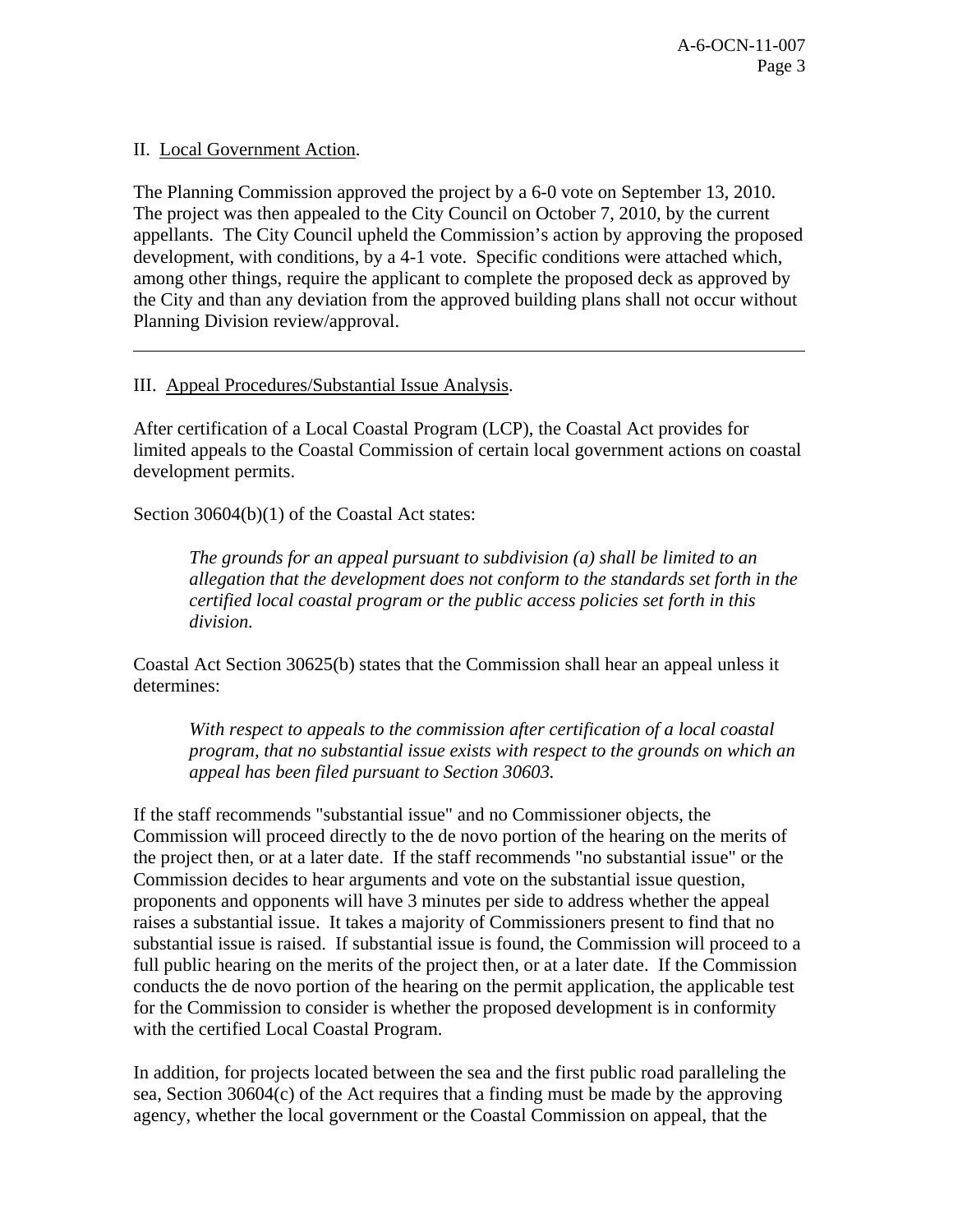development is in conformity with the public access and public recreation policies of Chapter 3. In other words, in regard to public access questions, the Commission is required to consider not only the certified LCP, but also Chapter 3 policies when reviewing a project on appeal.

The only persons qualified to testify before the Commission at the "substantial issue" stage of the appeal process are the applicant, persons who opposed the application before the local government (or their representatives), and the local government. Testimony from other persons must be submitted in writing. At the time of the de novo hearing, any person may testify.

The term "substantial issue" is not defined in the Coastal Act or its implementing regulations. The Commission's regulations indicate simply that the Commission will hear an appeal unless it "finds that the appeal raises no significant question" (Cal. Code Regs. titl. 14 section 13155(b). In previous decisions on appeals, the Commission has been guided by the following factors:

- 1. The degree of factual and legal support for the local government's decision that the development is consistent or inconsistent with the certified LCP;
- 2. The extent and scope of the development as approved or denied by the local government;
- 3. The significance of the coastal resources affected by the decision;
- 4. The precedential value of the local government's decision for future interpretations of its LCP; and
- 5. Whether the appeal raises only local issues, or those of regional or statewide significance.

Even when the Commission chooses not to hear an appeal, appellants nevertheless may obtain judicial review of the local government's coastal permit decision by filing petition for a writ of mandate pursuant to the Code of Civil Procedure, section 1094.5.

In this case, for the reasons discussed further below, the Commission exercises its discretion and determines that the development approved by the City does not raise a substantial issue with regard to the appellants' contentions regarding coastal resources.

# IV. Staff Recommendation On Substantial Issue.

 $\overline{a}$ 

The staff recommends the Commission adopt the following resolution:

**MOTION:** *I move that the Commission determine that Appeal No. A-6-OCN-11-007 raises NO substantial issue with*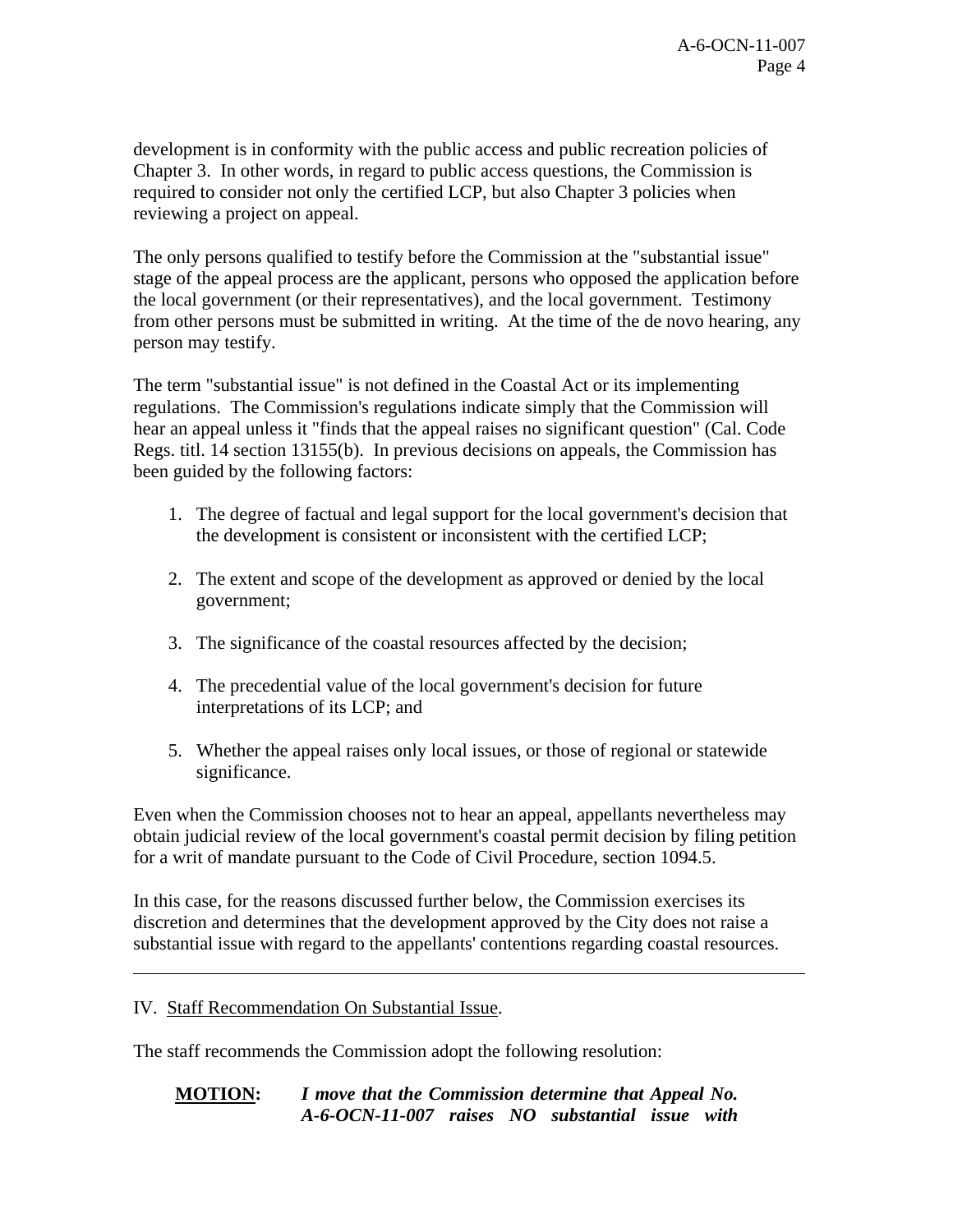## *respect to the grounds on which the appeal has been filed under § 30603 of the Coastal Act.*

# **STAFF RECOMMENDATION OF NO SUBSTANTIAL ISSUE:**

Staff recommends a **YES** vote. Passage of this motion will result in a finding of No Substantial Issue and adoption of the following resolution and findings. If the Commission finds No Substantial Issue, the Commission will not hear the application de novo and the local action will become final and effective. The motion passes only by an affirmative vote by a majority of the Commissioners present.

# **RESOLUTION TO FIND NO SUBSTANTIAL ISSUE:**

The Commission finds that Appeal No. A-6-OCN-11-007 does not present a substantial issue with respect to the grounds on which the appeal has been filed under § 30603 of the Coastal Act regarding consistency with the Certified Local Coastal Plan and/or the public access and recreation policies of the Coastal Act.

### V. Findings and Declarations.

l

The Commission finds and declares as follows:

1. Project Description and Site History.

The project site, a 3,750 sq. ft. oceanfront lot, is currently developed with a two-story, 3,066 sq. ft. single-family residence with a "daylighted basement" on the western side facing the beach. A daylight basement is used on sloping lots so that a portion of the basement can accommodate larger windows and/or, a doorway that opens out to the exterior. The specific development proposed associated with this coastal development permit includes the construction of an approximately 232 sq. ft. elevated deck expansion attached to the first level (above the daylighted basement) of the existing home (ref. Exhibit #2). The balcony deck would be an expansion to the existing 96 sq. ft. deck accessed through the first-level dining and bedroom area. The deck will be constructed at a height of 13.5' with 3.5 feet of its height consisting of glass railing, above the remaining structural support beams. The deck will also be angled 45 degrees at its southern end to reduce potential visual impacts from the adjoining property to the south (ref. Exhibit #6). The proposed deck would be an extension westward approximately 8' from the existing building and 6.5' beyond an established "stringline" boundary.

The subject site is located on the west side of Pacific Street, approximately 120-feet south of Marron Street in the City of Oceanside. The measurements of the property are approximately 37.5' wide and 130' in depth. The physical characteristics of the property are typical of the coastal bluff properties within the area, with a sloping grade of approximately 10% and a rock revetment separating the private lot from the public beach frontage.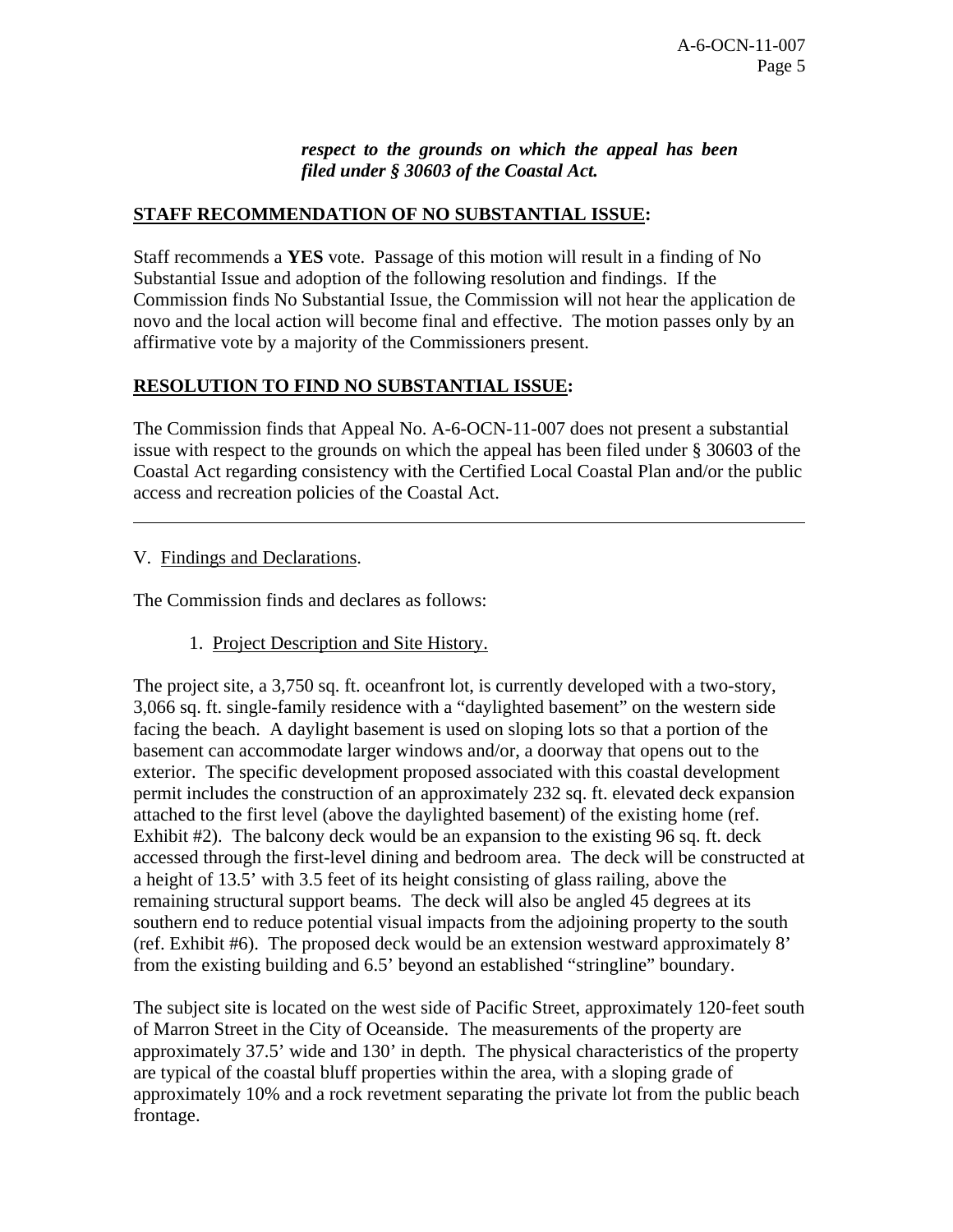The existing single family home was approved by the City of Oceanside in 1998, and no appeals were filed for this development (ref. CDP 6-OCN-99-107). In 2009, the City of Oceanside reviewed and approved a CDP for the enclosure of 532 sq. ft. of an existing balcony for expansion to the master bedroom, with 96 sq. ft. of balcony to remain. Again, no appeals were filed for this development (ref. CDP 6-OCN-09-198).

 2. Consistency with Certified LCP. The appellants raise two main concerns regarding the approved development; both of which pertain to the Zoning Ordinance Policy 1703 (e) listed below. The first is that a) the approved development will result in significant impacts to views from adjoining properties, and, b) that the approved development is based on an inaccurate stringline location. The following provision of the City's certified Implementation Plan, pertaining to the stringline, is applicable and states:

# **Section 1703: Rear Yards. The following minimum rear yard setbacks shall be met:**

[…]

(e) notwithstanding any other provisions of this Section, buildings or structures located on lots contiguous to the shoreline shall be compatible in scale with existing development and shall not extend further seaward that the line established on the "Stringline Setback Map," which is kept on file in the Planning Division. Appurtenances such as open decks, patios, and balconies may be allowed to extend seaward of the Stringline Setback line, provided that they do not substantially impair the views from adjoining properties.

a. View Impacts from Adjoining Properties.

The primary contention of the appellants is that the development, as approved by the City, will substantially impair the views from adjoining properties, inconsistent with the above stated zoning ordinance. As noted in the LCP language cited above, while a western building stringline is defined, open decks, patios and balconies may be allowed to extend beyond the stringline, if views from the adjoining properties are not substantially impaired. The appellants live in the residence immediately south of the subject site and contend that the proposed deck will substantially impair their existing views north, from their master bedroom window to the ocean as well as to the Oceanside Pier. Specifically, the appellants contend that the deck will 1) provide a physical visual barrier between the appellants' home and the coast, and 2) will provide need for an additional privacy barrier, in that the location of the deck will result in direct visual access from the applicant's expanded deck to the appellants' bedroom; and that such visual access will require curtains or blinds to be constructed for privacy purposes, where currently none are necessary (ref. Exhibit #5). While the second concern main be true, the construction of the deck does not directly result in the need for additional privacy, in that it would be the appellant's choice to install curtains or blinds. In any case, privacy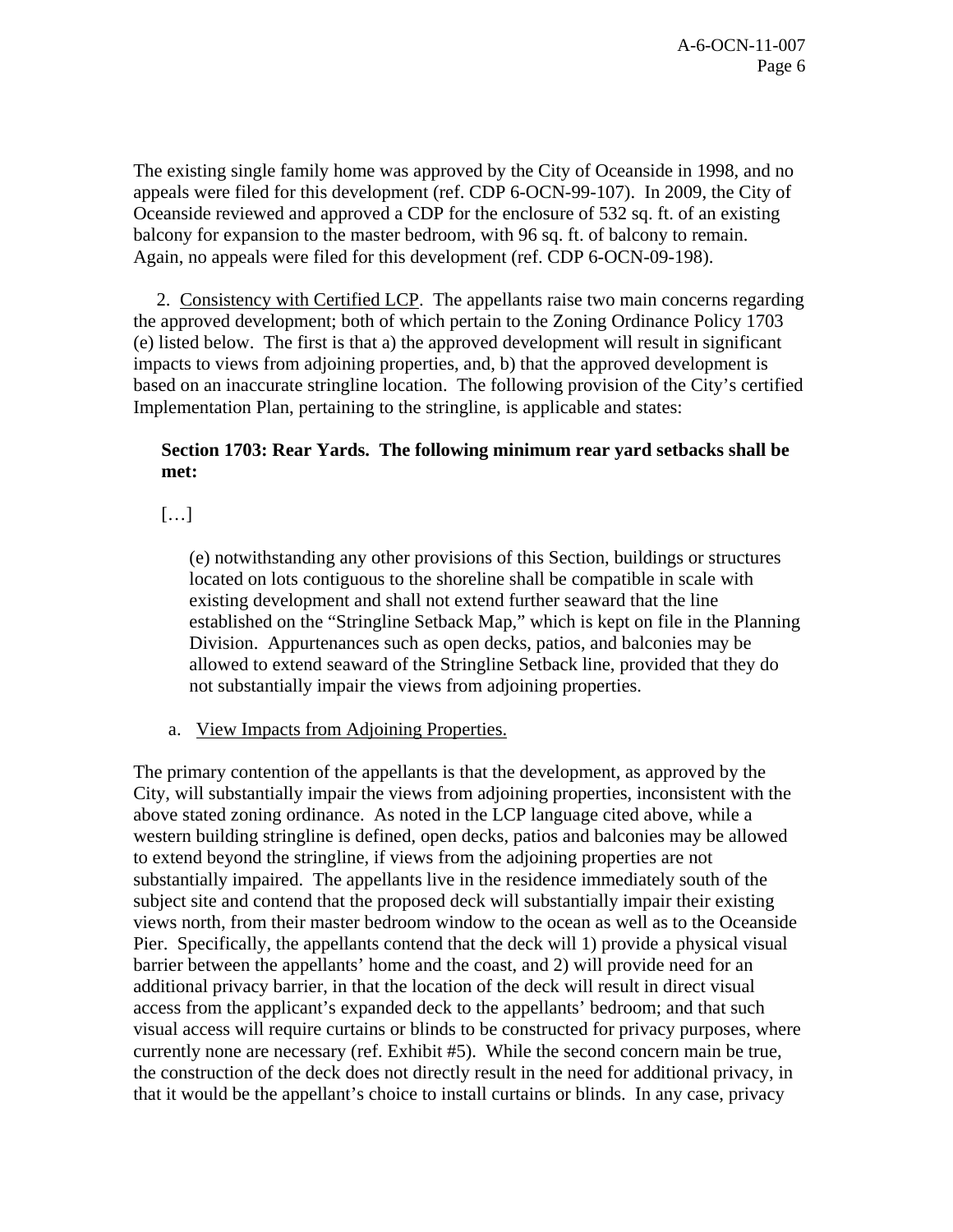issues such as those raised herein are not addressed in the LCP and thus are not grounds for an appeal or a finding of substantial issue.

Regarding the direct visual impacts associated with the construction of the deck, the project includes several design features specifically aimed at reducing the impacts to existing private views. First of all, the deck is elevated and only supported on posts. The area below the deck will remain open. In addition, the deck is substantially comprised of glass railing, above the remaining structural support beams, thus the majority of the deck will be transparent. Additionally, the deck will be angled inward 45 degrees at its southern end. All of these features were targeted specifically to reduce potential visual impacts to the adjoining property to the south (ref. Exhibit #6). Additionally, while the deck may encroach partially into the views from the appellants' bedroom window, there remain numerous other view opportunities from other decks, balconies and rooms within the appellants property, and as such, this proposed project cannot be interpreted to substantially impair the views from the adjoining property. The approved deck is located inland of the majority of existing structures along this section of Pacific Street, including the appellant's property (ref. Exhibit #7), and thus does not substantially impair the views from any other adjoining property. More importantly, the subject site is also not located adjacent to any undeveloped lots, nor is the subject site adjacent to any public access points; thus, the proposed development will not impact any public views through or along the subject site.

### b. Location of Stringline.

The second concern raised by the appellants is the true location of the "stringline" as certified by the City of Oceanside. The "stringline" in this case is a line on a map loosely following the line of development on the beach-fronting homes along the City's coast. The certified "Stringline Setback Map" was developed in 1983 by overlaying an imaginary stringline on an aerial photo of the shoreline in the City of Oceanside. The map shows how far new development may extend towards the ocean. The stringline map was based on existing building patterns, as well as anticipated future developments and remodels/expansions. This "stringline" was certified by the Commission in 1986 as part of the City's Local Coastal Program. These maps are kept on file in the City's Planning Division and are used to determine the westernmost boundary for any proposed development along the shoreline. The goal of limiting new development to extend no further seaward than the stringline is to restrict encroachment onto the shoreline and preserve private and public views along the shoreline.

The appellants contend that over the permit history onsite, the definite location of the stringline has been inconsistent; one location associated with the construction of the home in 1999, another associated with the master bedroom enclosure in 2009, and yet another location proposed with the subject development request. Specifically, during the construction of the home, the City's staff report indicated the stringline was located 1.5' west of the proposed building. In 2009, the applicant applied for a coastal development permit to enclose the upper deck. The deck enclosure did not modify the western boundary of the home or the existing building footprint in general; however, at the time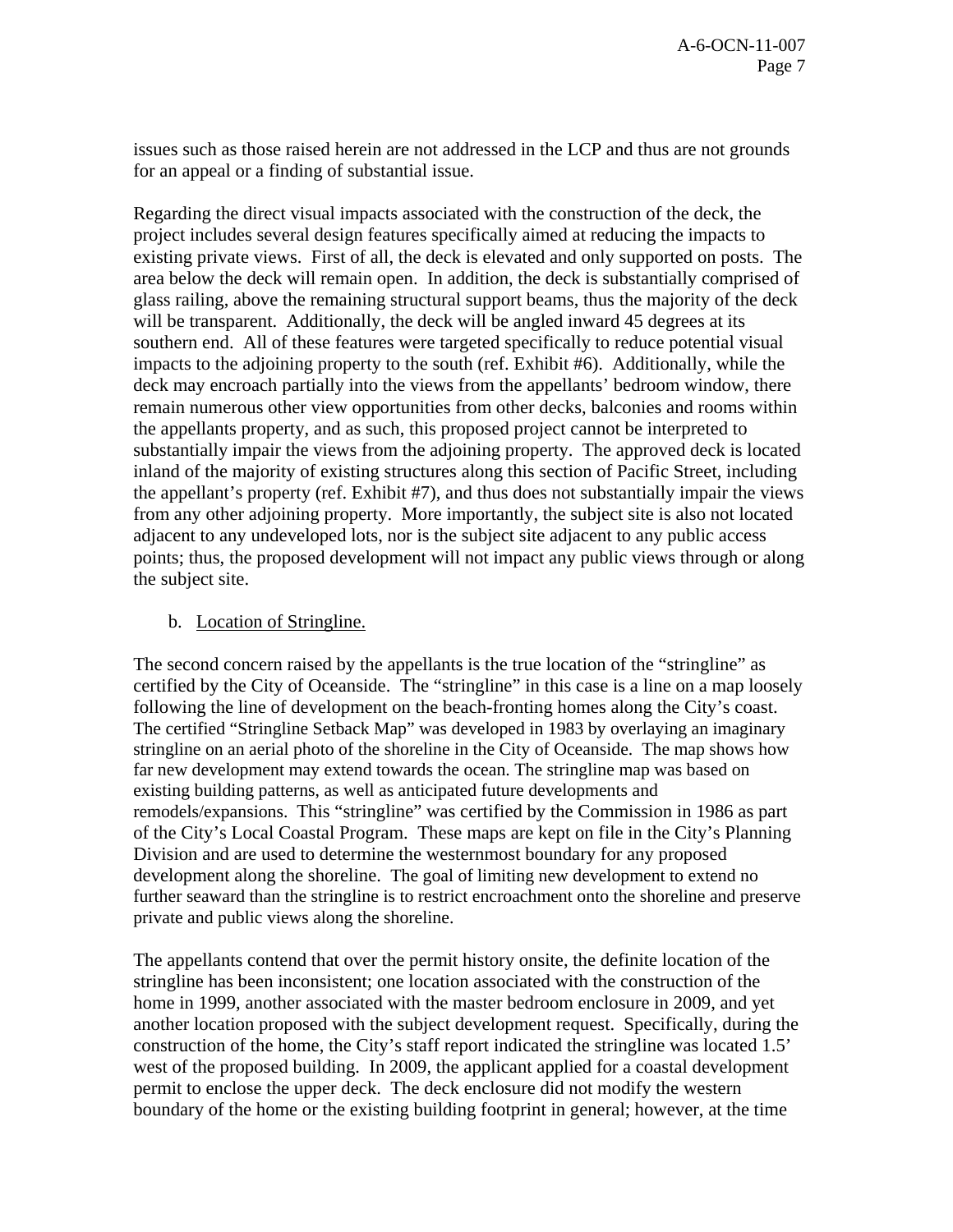of review, the City staff report indicated the stringline was located 14' west of the existing home. This is a 12.5' discrepancy. Most recently, the appellants contend that the City first accepted a location of the stringline at 6.5' west of the existing building, and only after the appellants brought this discrepancy to the City's Planning Commission, was the stringline accurately described as 1.5' west of the existing home. And, as such, the appellants contend that the zoning policy limiting development beyond the stringline has not been implemented consistently. Commission staff has reviewed both the Planning Commission and City Council documents associated with the proposed deck addition, and both reports site the stringline location at 1.5' west of the existing home. That being said, given the previously siting at 14' west (a 12.5' difference), there remains concern regarding the consistency of how the City is delineating where the stringline exists.

In discussing this issue with City Planning staff, they have indicated that the stringline is simply a line drawn on a map, at a fixed moment in time. There is no scale, there are no fixed geographic references, and, as such, accurately identifying the *exact* location of the stringline has been a challenge in the past. However, current advances in GIS mapping have allowed the City to more accurately identify a moderately accurate location for the stringline. Additionally, the City had indicated that in those cases where the location of the stringline may need some interpretation, the City currently uses the most conservative location as the limit to development. To summarize, while the appellants raise a valid concern, and the City should consider updating its Stringline Setback Map, the City has implemented a process by which to site the stringline as accurately as feasibly possible. The project, therefore, does not raise substantial issue on the grounds filed by the appellants relative to the location of the stringline.

#### c. Other Appellant Contentions.

The appellants also included several additional concerns with their appeal. Specifically, they claim that the City doesn't have a certified zoning ordinance, that the City allowed submittal of letters of support from properties the applicant owns, and that previous unpermitted development, not associated with the subject approval (previous deck construction, and fencing), exists on the applicant's property. With the case of the City's certified zoning document, the appellants assert that the City voted to repeal its zoning ordinance in 1988, with the subsequent approval of a new ordinance in 1992. The appellants assert that because the modified 1992 ordinance was never approved by the Coastal Commission and the previous one was repealed, the City no longer has a certified zoning ordinance by which to approve development in the coastal zone. However, the Commission never reviewed/approved the revocation of the original zoning ordinance, and, as such, the version of the ordinance certified by the Commission in 1986 remains the certified standard of review. None of the remaining concerns raise valid coastal concerns relative to LCP consistency or are they are not directly related to the subject approval. As such, no further discussion will be included regarding these contentions.

3. Public Access/Recreation. Pursuant to Section 30604 (c), the Coastal Act emphasizes the need to protect public recreational opportunities and to provide public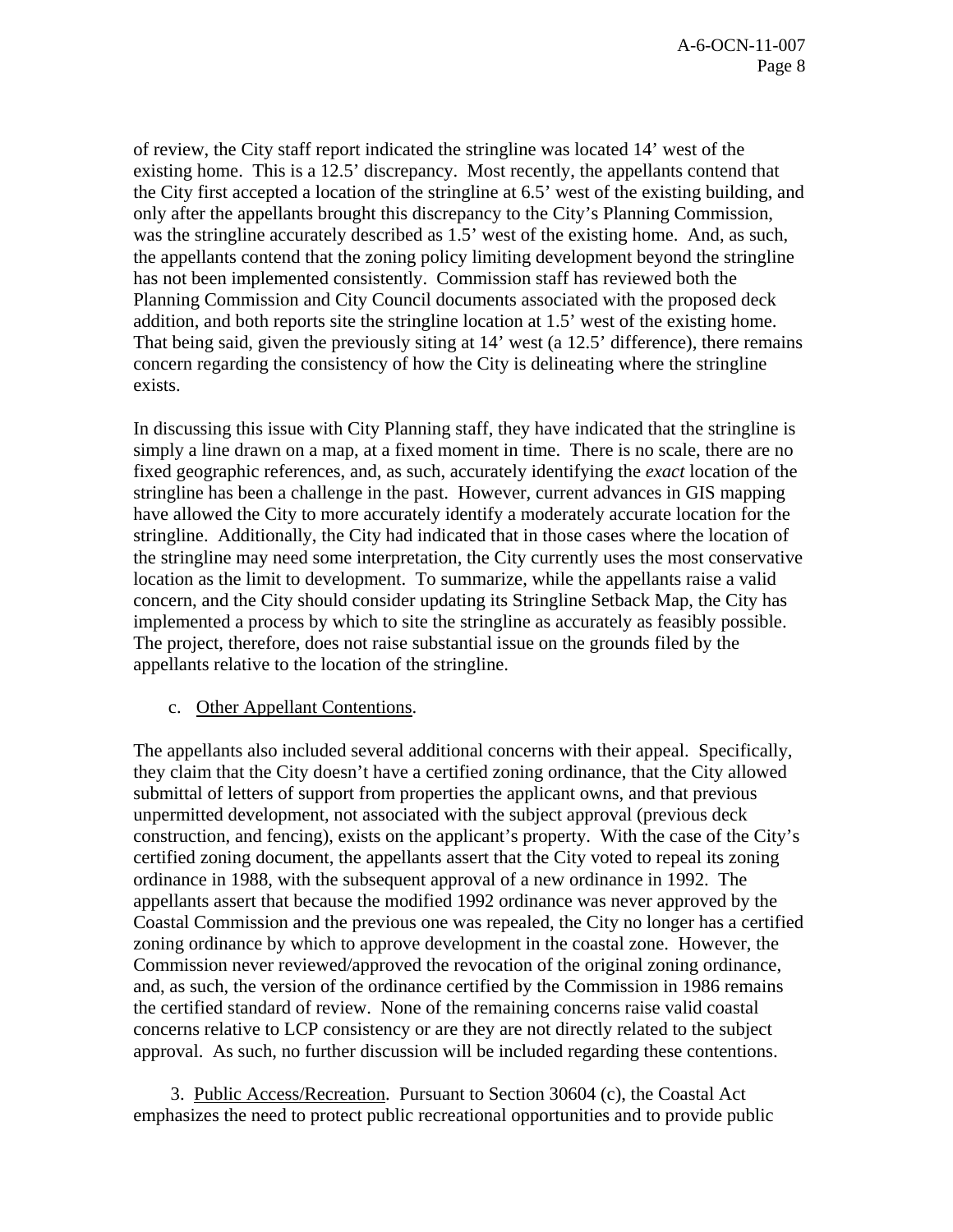access to and along the coast. Section 30210 of the Coastal Act is applicable to the proposed development and states:

### Section 30210

In carrying out the requirement of Section 4 of Article X of the California Constitution, maximum access, which shall be conspicuously posted, and recreational opportunities shall be provided for all the people consistent with public safety needs and the need to protect public rights, rights of private property owners, and natural resource areas from overuse.

#### Section 30211

Development shall not interfere with the public's right of access to the sea where acquired through use or legislative authorization, including, but not limited to, the use of dry sand and rocky coastal beaches to the first line of terrestrial vegetation.

Section 30212 of the Act is applicable and states, in part:

(a) Public access from the nearest public roadway to the shoreline and along the coast shall be provided in new development projects except where:

- (l) it is inconsistent with public safety, military security needs, or the protection of fragile coastal resources,
- (2) adequate access exists nearby....

The proposed raised deck addition to an existing building does not modify nor affect any coastal access opportunities. The development as approved by the City includes solely a 232 sq. ft. deck addition on the first floor (above basement) of a single family home. The proposal is located entirely on privately owned property, and the structure and the beach are separated by an existing revetment. All proposed development will be located inland of this revetment and thus, no impacts to public access along the western front of the property are expected.

 4.Conclusions. In conclusion, the proposed deck addition will not substantially impair the views from adjacent structures, and does not result in any other potential impacts to coastal resources or public access. Additionally, while historically the location of the western stringline boundary was open to greater interpretation, most recently, the City has taken a conservative view on where the stringline is delineated and now uses GIS technology to more adequately determine where that boundary exists on individual properties. As such, the proposed development does not raise substantial issue on any of the grounds filed by the appellants.

 5.Substantial Issue Factors**.** Generally speaking, the Commission considers five specific findings when considering whether a project raises a "substantial issue." These